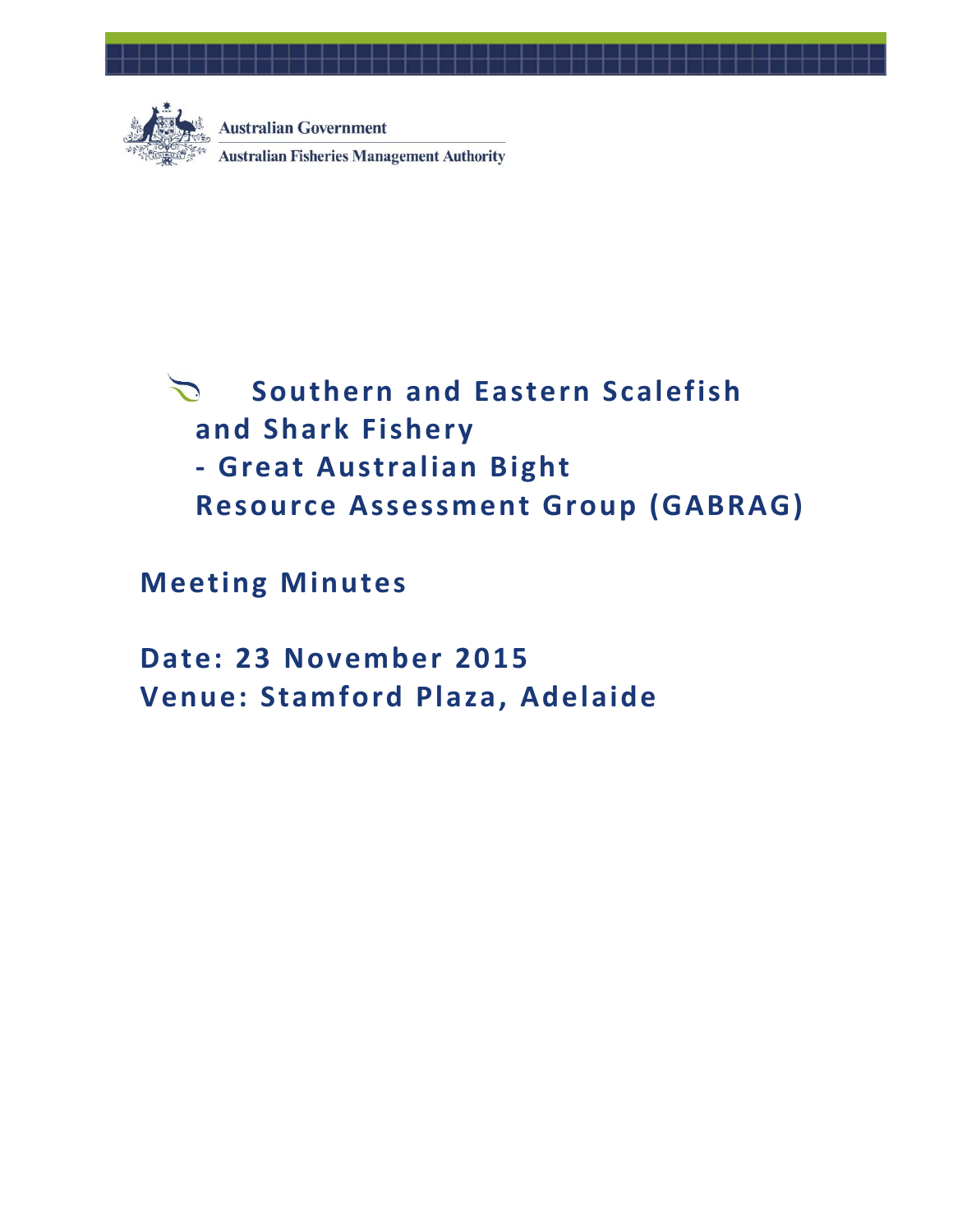# **Attendance**

| <b>Members</b>              | <b>Membership</b>           |
|-----------------------------|-----------------------------|
| Mr Lance Lloyd              | Chair                       |
| Mr Jeff Moore               | <b>Industry Member</b>      |
| Mr Jim Raptis               | Industry member             |
| Dr Ian Knuckey              | Scientific Member           |
| Mr Andy Moore               | Scientific Member           |
| Dr Marcus Finn              | AFMA member                 |
| Ms Giulia Porro             | AFMA, RAG EO                |
| Ms Marcia Valente           | Industry member             |
| <b>Invited participants</b> |                             |
| Dr Malcolm Haddon           | Assessment scientist, CSIRO |
| Mr Gary Jackson             |                             |
| <b>Apologies</b>            |                             |
| Professor John Tisdell      | Economic member             |

# **Agenda Item 1 – Preliminaries**

## **Agenda Item 1.1 – Welcome and introductions / Apologies**

- 1. Mr Lance Lloyd (Chair) opened the meeting at 9.00 am (AEST) and welcomed members.
- 2. The RAG noted apologies from Dr John Tisdell.

# **Agenda Item 1.2 – Declarations of interest**

- 3. The RAG followed the conflict of interest declarations as outlined in the revised Fisheries Administration Paper (FAP12). A list of the full conflicts of interest declarations made by the RAG members and other participants is provided at Table 1 below.
- 4. Dr Knuckey declared his conflict of interests with GAB research. The RAG noted this conflict of interest and recognized that Dr Knuckey was a valuable contributor and was invited to rejoin the meeting.
- 5. Mr Raptis declared his conflict of interests as a holder of SFRs in the GAB. The RAG noted this conflict of interest and recognized that Mr Raptis was a valuable contributor and was invited to re-join the meeting.
- 6. Mr Jeff Moore declared his conflict of interests as executive officer for the Great Australian Bight Industry Association (GABIA). The RAG noted this conflict of interest and recognised that Mr Moore was a valuable contributor and was invited to re-join the meeting.
- 7. Ms Valente declared her conflict of interests as a holder of SFRs in the GAB. The RAG noted this conflict of interest and recognised that Ms Valente was a valuable contributor and was invited to re-join the meeting.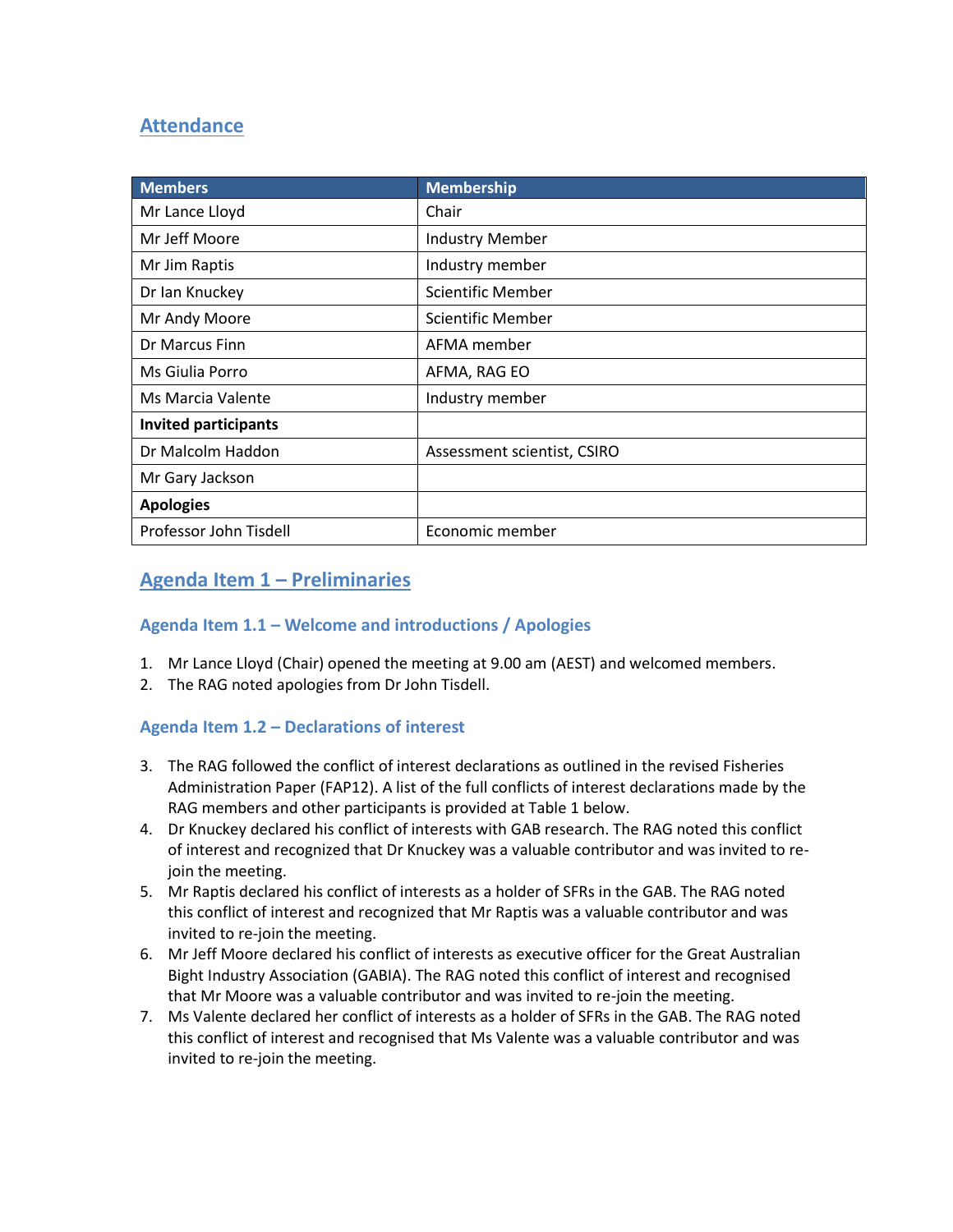| Participant                           | <b>Interest Declared</b>                                                                                                                                                                                                                                                                                                                                                                                                                                                                                                                                                                                                                                                                                                                                                           |
|---------------------------------------|------------------------------------------------------------------------------------------------------------------------------------------------------------------------------------------------------------------------------------------------------------------------------------------------------------------------------------------------------------------------------------------------------------------------------------------------------------------------------------------------------------------------------------------------------------------------------------------------------------------------------------------------------------------------------------------------------------------------------------------------------------------------------------|
| Mr Lance Lloyd, Chair                 | Director of Lloyd Environmental Pty. Ltd.,<br>SESSFRAG and GABMAC member,<br>Research Fellow, Federation University<br>Australia. Interest in projects involving fish<br>and fisheries but not in the GAB. No<br>pecuniary interest.                                                                                                                                                                                                                                                                                                                                                                                                                                                                                                                                               |
| Mr Marcus Finn, AFMA Manager          | Employed by AFMA, no pecuniary interest<br>or otherwise, AFMA Member on Shelf and<br>Slope RAG.                                                                                                                                                                                                                                                                                                                                                                                                                                                                                                                                                                                                                                                                                    |
| Ms Giulia Porro, AFMA, GABRAG EO      | Employed by AFMA, no pecuniary interest<br>or otherwise.                                                                                                                                                                                                                                                                                                                                                                                                                                                                                                                                                                                                                                                                                                                           |
| Mr Jeff Moore, Industry Member, GABIA | <b>Great Australian Bight Industry Association</b><br>(GABIA) EO, board member of<br>Commonwealth Fisheries Association,<br>member of GABMAC, invited participant of<br>SEMAC, invited participant of SESSFRAG,<br>industry liaison officer for Commonwealth<br>Marine Reserve consultative group,<br>engaged to try and establish the Eastern<br>Tuna and Billfish industry association, no<br>pecuniary interest.                                                                                                                                                                                                                                                                                                                                                                |
| Mr Jim Raptis, Industry Member        | Shareholder and employee of Raptis, 4<br>licences in GAB. GAB boat and quota SFR<br>holder.                                                                                                                                                                                                                                                                                                                                                                                                                                                                                                                                                                                                                                                                                        |
| Ms Marcia Valente                     | GAB boat and quota SFR holder                                                                                                                                                                                                                                                                                                                                                                                                                                                                                                                                                                                                                                                                                                                                                      |
| Dr Ian Knuckey, Scientific Member     | Director Fishwell Consulting, interest in<br>sources of funding for research purposes,<br>research work for GABIA agent of<br>electronic logbook systems, scientific<br>adviser to GABIA and SETFIA, Chair of<br>Australian Seafood Co-products, scientific<br>member on various SESSF RAGs, Squid<br>RAG and Scallop RAG, involved in<br>undertaking the Fishery Independent<br>Surveys for the SET and the GAB, involved<br>in the SESSF Review, involved in various oil<br>and gas projects undertaken in the area of<br>the GAB and is involved in the Western<br>Gemfish project, shortlisted for the AFMA<br>observer market testing EOI. PI for project<br>for utilizing GAB bycatch. Selected to<br>provide scientific advice for the Gulf of St<br>Vincent Prawn fishery. |
| Mr Andy Moore, Scientific Member      | Employed by ABARES - Interest in sources<br>of funding for research purposes, involved                                                                                                                                                                                                                                                                                                                                                                                                                                                                                                                                                                                                                                                                                             |

# **Table 1: Members' and invited participants' declared interests as at 23 October 2015.**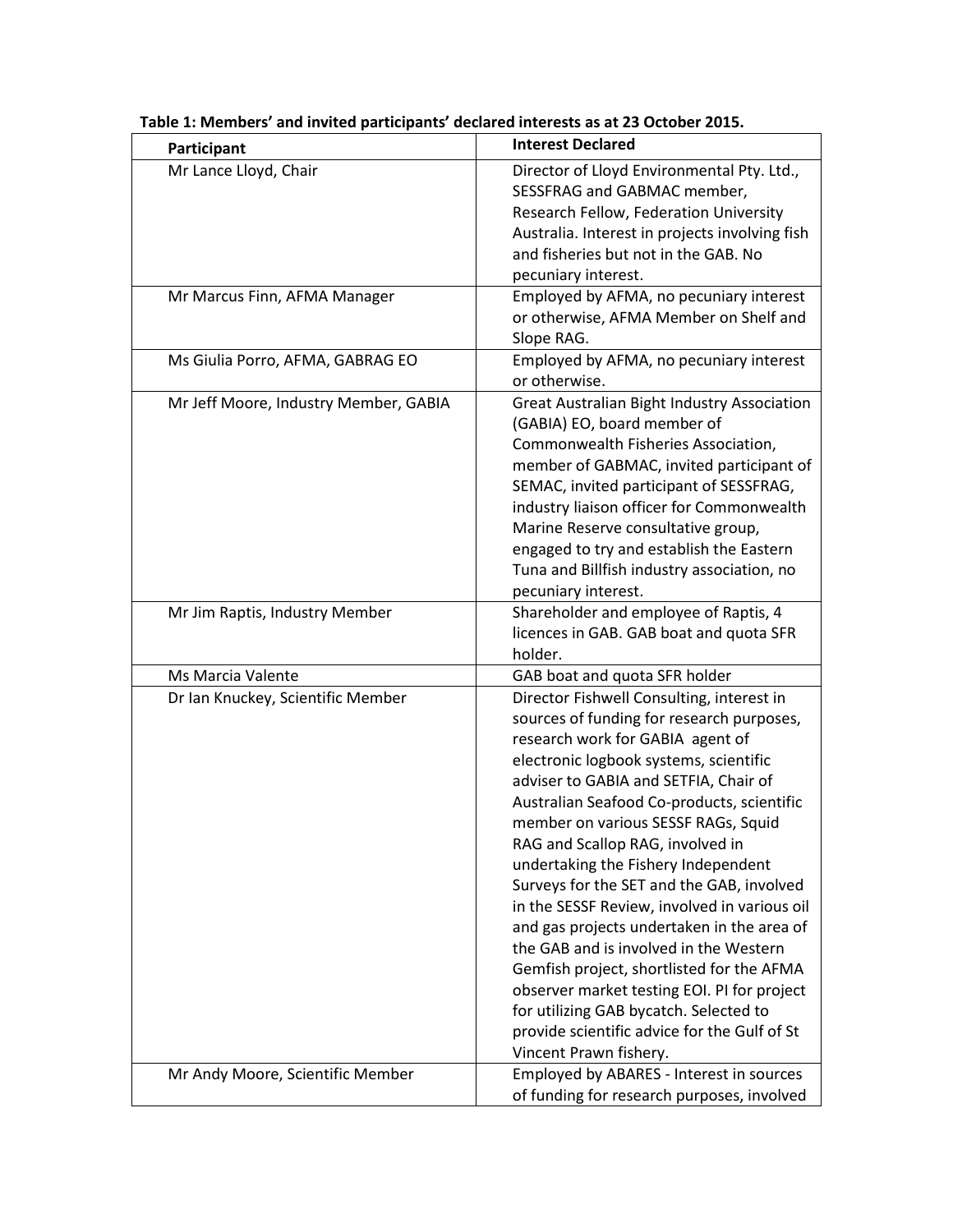| Participant                            | <b>Interest Declared</b>                                                                                                                                                                                                               |  |
|----------------------------------------|----------------------------------------------------------------------------------------------------------------------------------------------------------------------------------------------------------------------------------------|--|
|                                        | in the Gemfish stock structure project and<br>the Western gemfish Tier 1 assessment,<br>research fellow at University of<br>Queensland, no personal pecuniary<br>interest.                                                             |  |
| Dr Malcolm Haddon, Invited Participant | Employed by CSIRO - Interest in sources of<br>funding for research purposes however,<br>salary does not depend on this<br>membership, involved in the SESSF<br>Review, Sub Antarctic RAG, Sub Antarctic<br>MAC and Northern Prawn RAG. |  |
| Mr Roland Pitcher                      | Marine researcher providing information<br>useful to fisheries management. Project<br>relevance to the GAB                                                                                                                             |  |
| Mr Gary Jackson                        | Research scientist with Department of<br>Fisheries Western Australia. Currently<br>working on research regarding bight<br>redfish.                                                                                                     |  |

## **Agenda Item 1.3 – Adoption of agenda**

8. The RAG adopted the draft agenda.

## **Agenda Item 1.4 – Actions arising from previous meeting**

9. The RAG reported on outcomes arising from action items from the previous GABRAG meetings. A list of outcomes is provided at Attachment A.

# **Agenda Item 2 – Roland Pitcher**

# **Agenda Item 2.1 – Presentation on habitat project**

- 10. Dr Pitcher gave a report on his work with the National Environmental Research Program Marine Biodiversity Hub:
- 11. The project mapped species assemblages in waters less than 2000 metres deep based on 40 environmental variables and found:
	- fishing effort post 2007was assessed and it was found that 6 per cent of the study area was trawled
	- the most trawled areas are on the Slope and Shelf areas off south eastern Australia
	- most assemblages are only lightly trawled however there are some, depending on location, that are more heavily trawled
	- gravel habitats are the most sensitive areas to trawl impacts
	- impact from long line fishing and scallop dredging was low
	- the footprint of the oil and gas industry was small
	- areas other than seamounts contain cold water coral assemblages.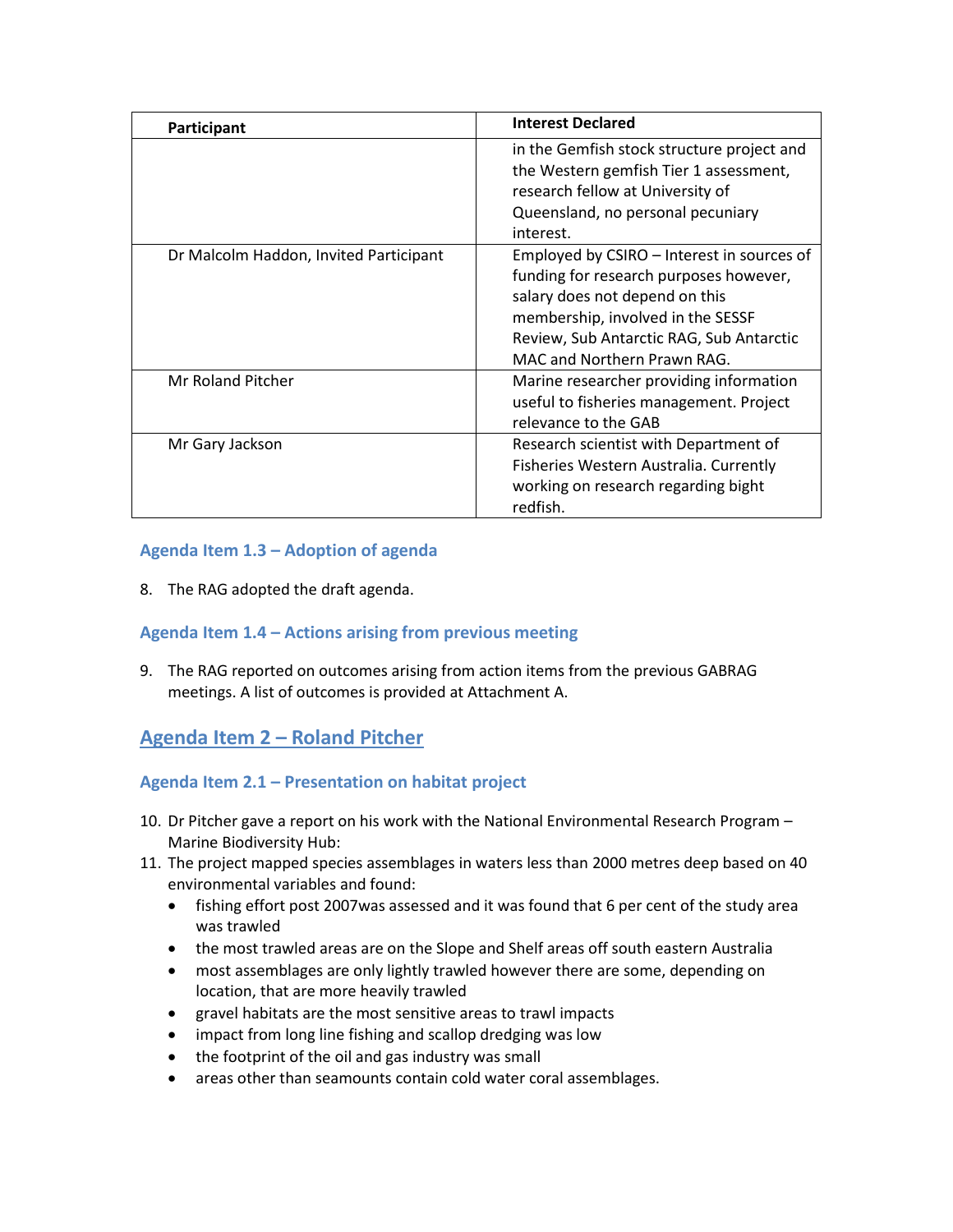12. The project established that the footprint of fishing is smaller than expected and that negative trends have been halted and are probably improving. The project identified the assemblages most exposed to impacts from fishing and identified those that need future work.

# **Agenda Item 3 - Bight redfish**

# **Agenda Item 3.1 – Presentation on bight redfish research in WA**

- 13. Mr Jackson gave a report on his research with bight redfish in Western Australia (WA).
- 14. Bight redfish is currently targeted in WA waters as part of the demersal longline fishery. Approximately 60 tonnes of bight redfish are caught per year.
- 15. The project involved undertaking stock structure research to determine any differences between the bight redfish species caught in the GAB waters and the bight redfish species caught in WA waters. The project found:
	- there was a distinct separation between the stocks in the margins of the two areas of waters
	- no mixing was occurring between the stocks
	- fish composition varied across the years
	- there were a number of breeding and nursery sites for bight redfish however the locations of these is unknown
- 16. The project concluded that there is a single genetic stock of bight redfish, there are differences in otolith chemistry between WA and GAB stocks and there are various recruitment sources. WA will continue to monitor and assess the WA redfish stock separately to the GAB redfish stock.
- 17. Mr Raptis noted that WA should continue to monitor fishing effort in WA as it is important that fishing effort doesn't increase drastically over a short period of time.
- 18. The RAG noted the importance of monitoring bight redfish catches in WA and maintaining a record of all state catches.

# **Agenda Item 3.2 – Bight redfish base case**

- 19. Dr Haddon presented the updated Tier 1 assessment for bight redfish. The stock assessment updates the 2011 assessment to provide estimate of stock status in the GAB.
- 20. The base case assessment estimated that the female spawning stock biomass at the start of 2015-16 was 63 per cent of unexploited female spawning stock biomass. The unexploited female spawning biomass was estimated at 5,451 tonnes. This major reduction in the estimate from that made in 2011 reflects the fact that the data now available is more informative about the unfished biomass and stock status.
- 21. The model 2016-17 recommended biological catch (RBC) is 862 tonnes and the long term yield (assuming average recruitment in the future) is 537 tonnes.

#### Modifications to previous 2011 assessment

- 22. An initial base case was developed and presented to GABRAG in October 2015.
- 23. In the 2015 assessment the latest version of the software was applied and an array of data updates were applied, including some data streams that had not been used previously. The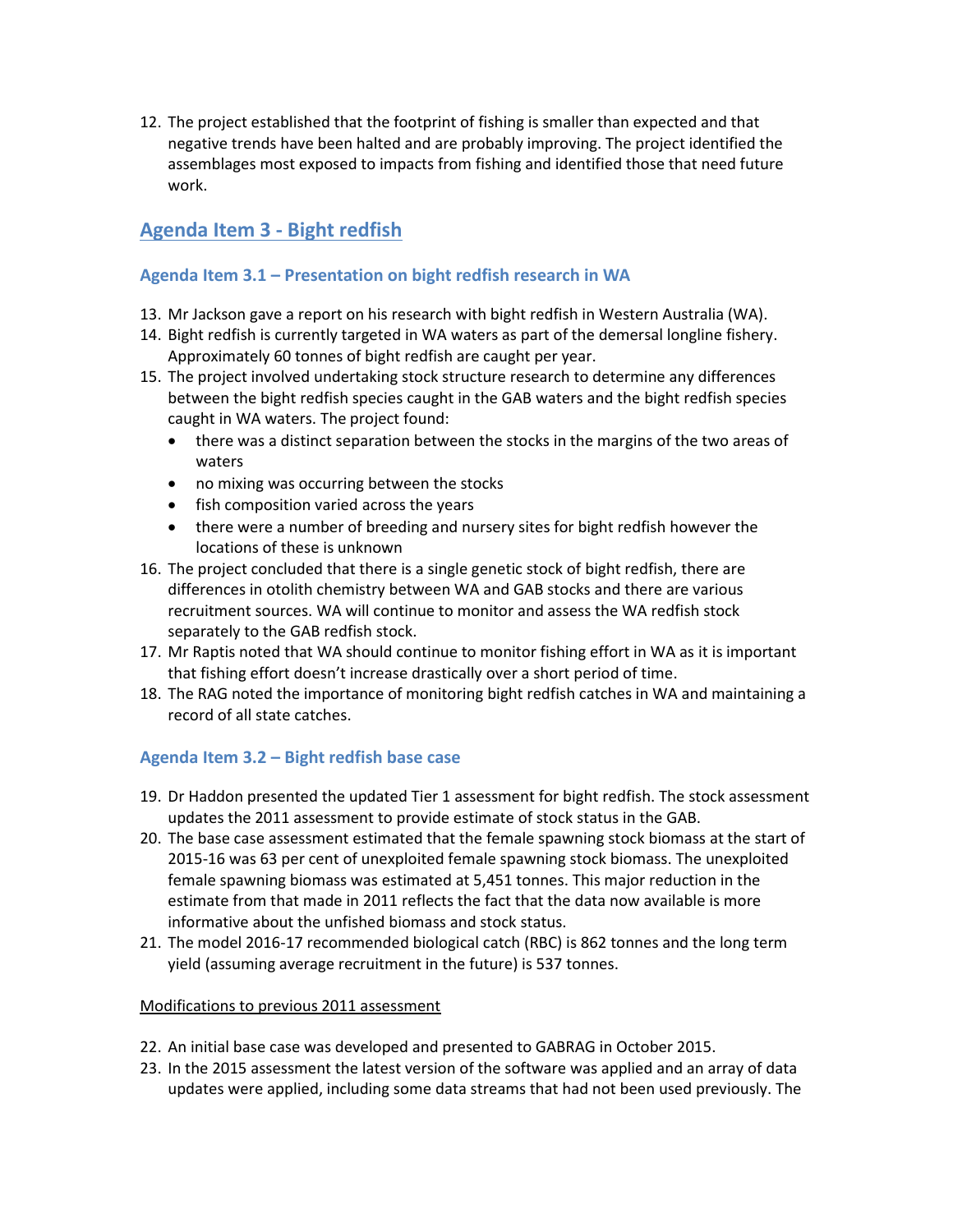estimate of unfished spawning biomass was greatly changed so a number of extra steps were included to ensure the changes were only due to the addition of new data.

24. The changes are described in the stock assessment document produced by Dr Haddon.

#### Data and model inputs

- 25. A variety of different data sources were available for the assessment including catch, standardised commercial Catch Per Unit Effort (CPUE), an index of relative abundance from the Fishery Independent Survey (FIS), age composition data from the Integrated Scientific Monitoring Program (ISMP) and from the FIS and length composition data from the ISMP and from the FIS and from on-board crew sampling.
- 26. Age at length composition data was calculated from the available length compositions.
- 27. Catch history data was available for years between 1988-99 and 2014-15. Landed catches were derived from GAB logbook records for the years up to 2000 and catch disposal records (CDRs) since 2000.
- 28. Standardisations for commercial catch rates are carried out each year.

### **Action Item: AFMA to ensure CSIRO receives logbook data until the end of June prior to the catch rate standardisation process.**

29. Data from the standardisation was based on depth between  $0 - 1000$  m and is restricted to vessels present for more than two years and that caught an average annual catch over 4 tonnes. Dr Haddon recommended that in future, the depth range used in the standardisation should be reduced to 0 – 500 m.

## **Recommendation: The RAG supported Dr Haddon's recommendation to reduce the depth range used in future standardisations to 0 – 500 m.**

#### FIS abundance estimates

- 30. There were seven estimates of relative abundance from the FIS included in the assessment.
- 31. The variation relative to the individual abundance estimates were used initially, but in the process of balancing the output variability with that input, these values were greatly expanded.

#### Age composition data

- 32. Previously age composition data was only available from the ISMP sampling. In the 2015 assessment, the ISMP age composition data was included as well as three years of the FIS.
- 33. The ISMP ageing data illustrates that since about 2006-07 the proportion of older fish has declined.
- 34. A comparison of the age composition seen in the FIS years and the ISMP samples suggested similarities, although the progression of the two modes of age classes appears clearer in the FIS data. In the last two years of the FIS there appears to be a higher proportion of older fish.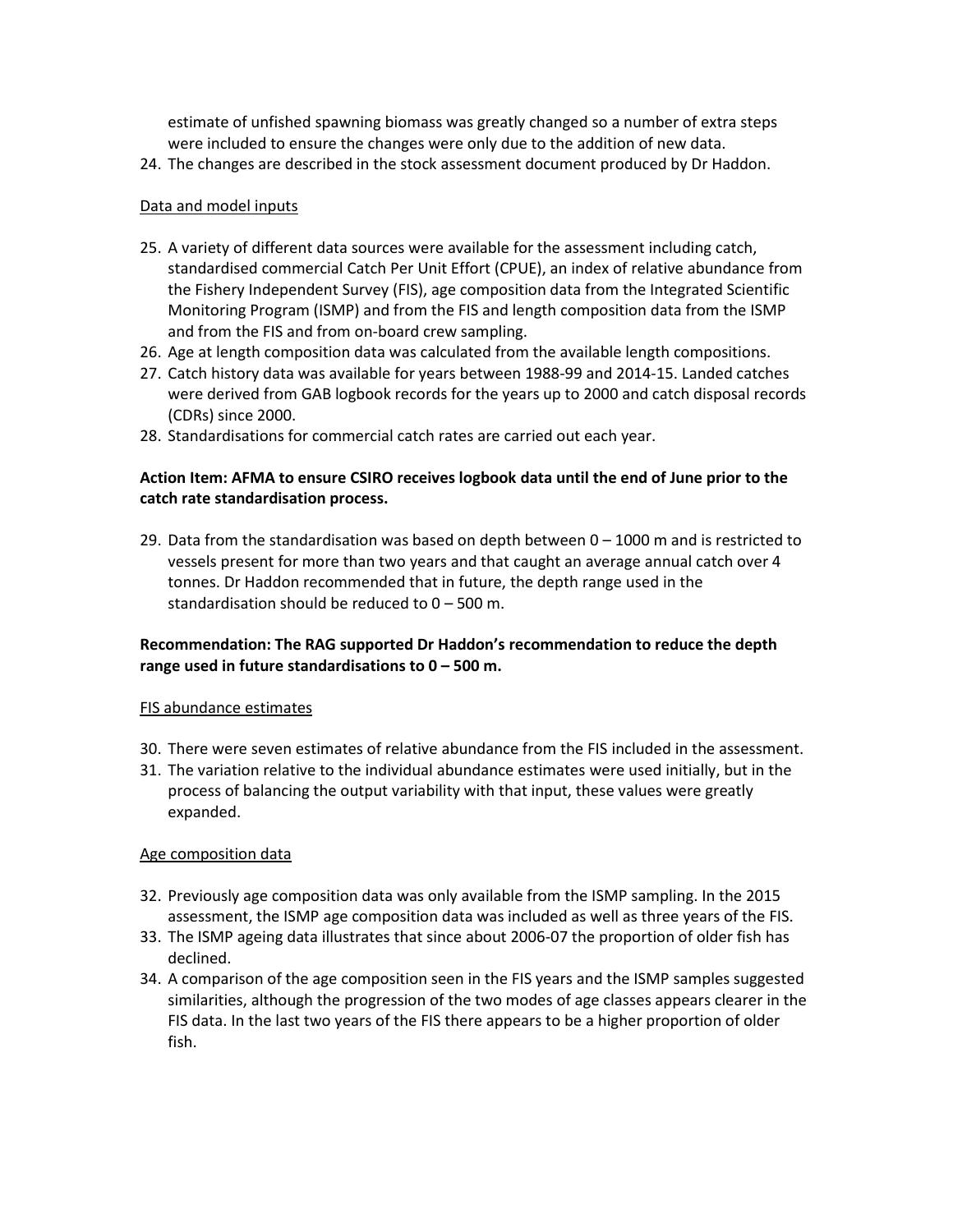#### Length composition data

- 35. In the 2011 assessment, only length composition data from the ISMP sampling was used and port and on-board samples were considered together. In the 2015 assessment the port and on-board ISMP length samples were kept separate and there were further length composition data from the FIS and from crew collected data.
- 36. The crew collected length composition data exhibited an unusual distribution in the sample from 2009 and was therefore omitted from consideration however data from 2010-11 and 2014-15 was included using the same selectivity as for the ISMP data.
- 37. Over a longer time frame the length composition data from the FIS also exhibited variation through time. The length composition data from the ISMP also varied considerably from year to year in both the crew collected and port data.

#### Biological parameters

- 38. A single stock of bight redfish was assumed to occur across the GAB. The stock was assumed to have been unexploited prior to 1988-99. Male and female bight redfish are assumed to have the same biological parameters.
- 39. The impact of gear selectivity on the age at length data collected from the fishery was accounted for.
- 40. The rate of natural mortality per year was estimated in the base case model and was assumed to be constant with age and constant through time.
- 41. Maturity is modelled at 50 per cent maturity at 25 cm. Changing the size at maturity had almost no effect on the quality of the model fit but had a large effect on the estimates of stock biomass.
- 42. Recruitment was assumed to follow a Beverton-Holt type stock recruitment relationship.
- 43. The assessment data came from a single trawl fleet. The selectivity pattern for the trawl fleet was modelled as not changing through time.
- 44. The two parameters of the selectivity function were estimated within the assessment. A separate selectivity was estimated for the FIS and was found to differ from the rest of the fishery.

#### Development of the base case assessment

- 45. Fourteen sequential changes were made to the 2011 assessment, some of which had minor effects and others that had larger effects.
- 46. Stepping sequentially through the different scenarios leading from the 2011 assessment to the current assessment, the general result was that most scenarios that had a major influence on the outcome led to declines in the estimated unfished spawning biomass.
- 47. The reduction in biomass from the 2011 assessment implied that the catches that had been removed had imposed a higher fishing mortality rate than estimated previously so the final depletion level of 63 per cent was closer to the target reference point of 41 per cent.
- 48. The use of the more recent software version led to a minor change in unfished biomass and to a reduced variation (a smaller CV) which continued to decline as more data was added.
- 49. The relatively low catches in the most recent years have led to a degree of stock building since 2009-10 or 2010-11. This pattern of depletion and recovery suggests that the catch levels of approximately 800 – 1000 tonnes are too high to be maintained for long periods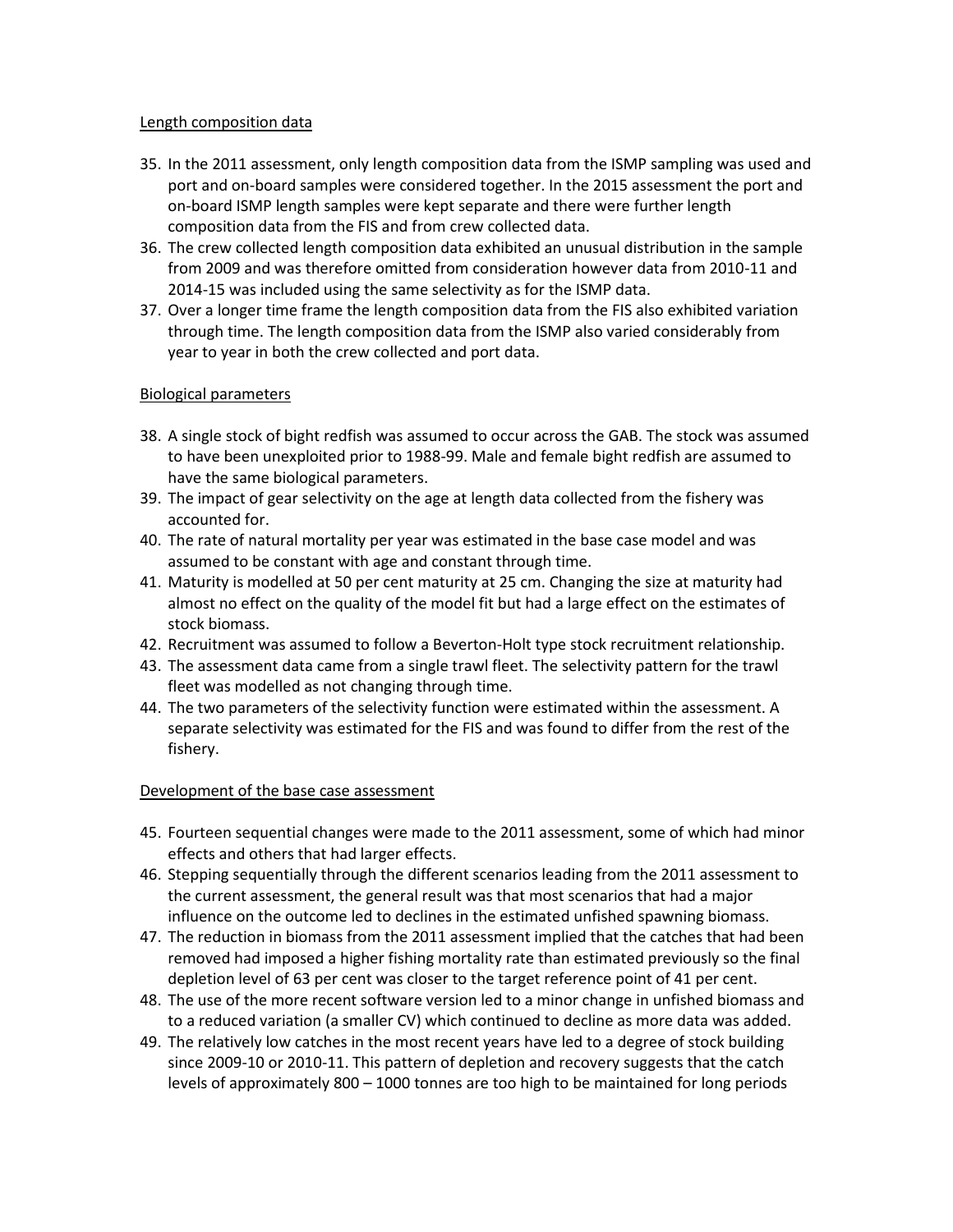but also that catches could be more than 300 tonnes and still be sustainable in the long term.

#### Fits to the data

#### CPUE data

- 50. The fits to the catch rate indices are poor with the predicted commercial CPUE trajectory not reflecting the ups and downs of the time series and taking the inverse trend to the observed CPUE trend between 2004-05 and 2014-15.
- 51. This lack of fit suggests that there is some form of conflict between the CPUE data and the age and length composition data such that despite trying to push for a close fit to the relative abundance indices the model can only fit to the age- and length-composition data.

#### Length composition data

- 52. The length frequency composition data from the FIS was slightly larger than that from the commercial fishery and this is reflected in the selectivity curves. Bight redfish tend only to be selected at about 25 cm and above implying that they can be 10 years or older before they are strongly selected by the fishery. This is about the same size and age at which they mature, which implies there is a proportion of the mature population not selected by the fishery and this should give the population an extra degree of resilience.
- 53. There are some years of ISMP sampling, both on-board and port samples that appear to be inconsistent, however the data from the FIS and the on-board samples are more sequentially consistent. Despite these internal inconsistencies the relative fit to the length composition data, when considered across all years was close in all data streams.

#### Age composition data

- 54. The model mimicked the observed age data reasonably well for both the ISMP samples and the three years of the FIS.
- 55. The FIS data especially illustrated the progression of age classes quite well.

#### Sensitivity tests

- 56. The sensitivity tests demonstrated that the assessment outcomes were very sensitive to the assumed value for the natural mortality.
- 57. This was examined more closely by estimating a likelihood profile for natural mortality. Approximate 95 per cent confidence intervals were obtained and these suggest that, in terms of the uncertainty related to natural mortality, with the best estimate of the mean current depletion of 63 per cent at the end of 2014-15, the 95 per cent confidence interval bounds would be between 57 per cent and 69 per cent.

#### **Conclusions**

58. The 2016-17 RBC under the 20:35:41 harvest control rule is 862 tonnes and the long term yield (assuming average recruitment in the future) is 537 tonnes. Averaging the RBC over the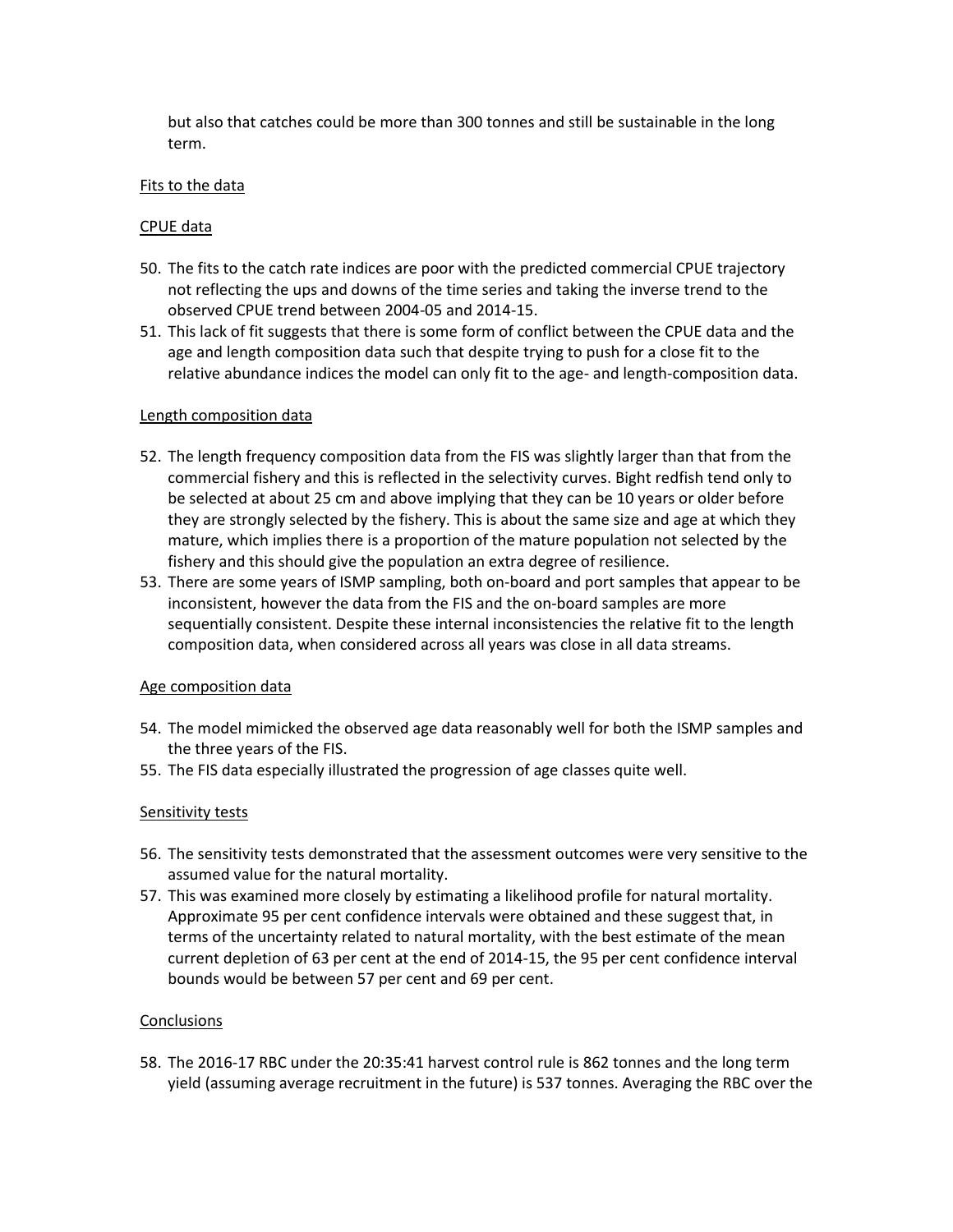three year period 2016-2018 gives an average RBC of 828 tonnes and over the five year period 2016-2020, the average RBC is 797 tonnes.

- 59. Even though the precision of this assessment is much improved over the 2011 assessment, the estimates of stock biomass and current depletion level must still be treated as approximate until further data collections confirm the model outputs.
- 60. Dr Finn questioned whether there were any major data weaknesses in the data set. Dr Haddon noted that there were no major weaknesses in the data and that the new data had varying effects on the estimate.
- 61. Dr Knuckey questioned why the exploited biomass is three times larger than the female spawning biomass given that the spawning biomass is what is caught.

#### **Action item: Dr Haddon to look at the data and provide a response to the RAG.**

- 62. Following the presentation of the base case assessment, Dr Finn informed the RAG that AFMA was requesting that GABRAG:
- 63. accept the base case assessment
- 64. recommend a single year or multi year RBC
- 65. provide advice on the biological risks associated with the application of the 50 per cent large change limiting rule.

#### **Recommendation: The RAG accepted the base case assessment presented by Dr Haddon.**

- 66. Given the estimated spawning stock depletion of bight redfish is well above the management target and recent catches are low AFMA recommended a multi year RBC (and subsequent total allowable catch).
- 67. The RAG noted that there was a low risk to the stock of dropping below 20 per cent due to fishing pressure, however recommended implementing some well defined break out rules based on catch rates.
- 68. The RAG also acknowledged that although the stock is at 63 per cent there are still uncertainties in the data and catch rates are continuously declining. Dr Knuckey noted that the 41 per cent MEY target was calculated over three years ago and was fairly conservative.
- 69. Dr Haddon suggested that even if the breakout rules are triggered in subsequent years it does not automatically trigger a Tier 1 assessment. Cheaper and alternative assessments should be considered.

#### **In summary, the RAG recommended a five year multi year TAC of 797 tonnes with the following breakout rules:**

- **If CPUE increases outside the 95% confidence interval, trigger examination and potential reassessment.**
- **If catches exceed 75 per cent of the five year average RBC (i.e. approximately 400 tonnes), trigger examination and potential reassessment.**

**The RAG supported applying the large change limiting rule noting that this will not pose a significant risk to stock status.** 

# **Agenda Item 4 – Deepwater flathead**

70. Dr Haddon introduced the item and noted that the breakout rule for deepwater flathead is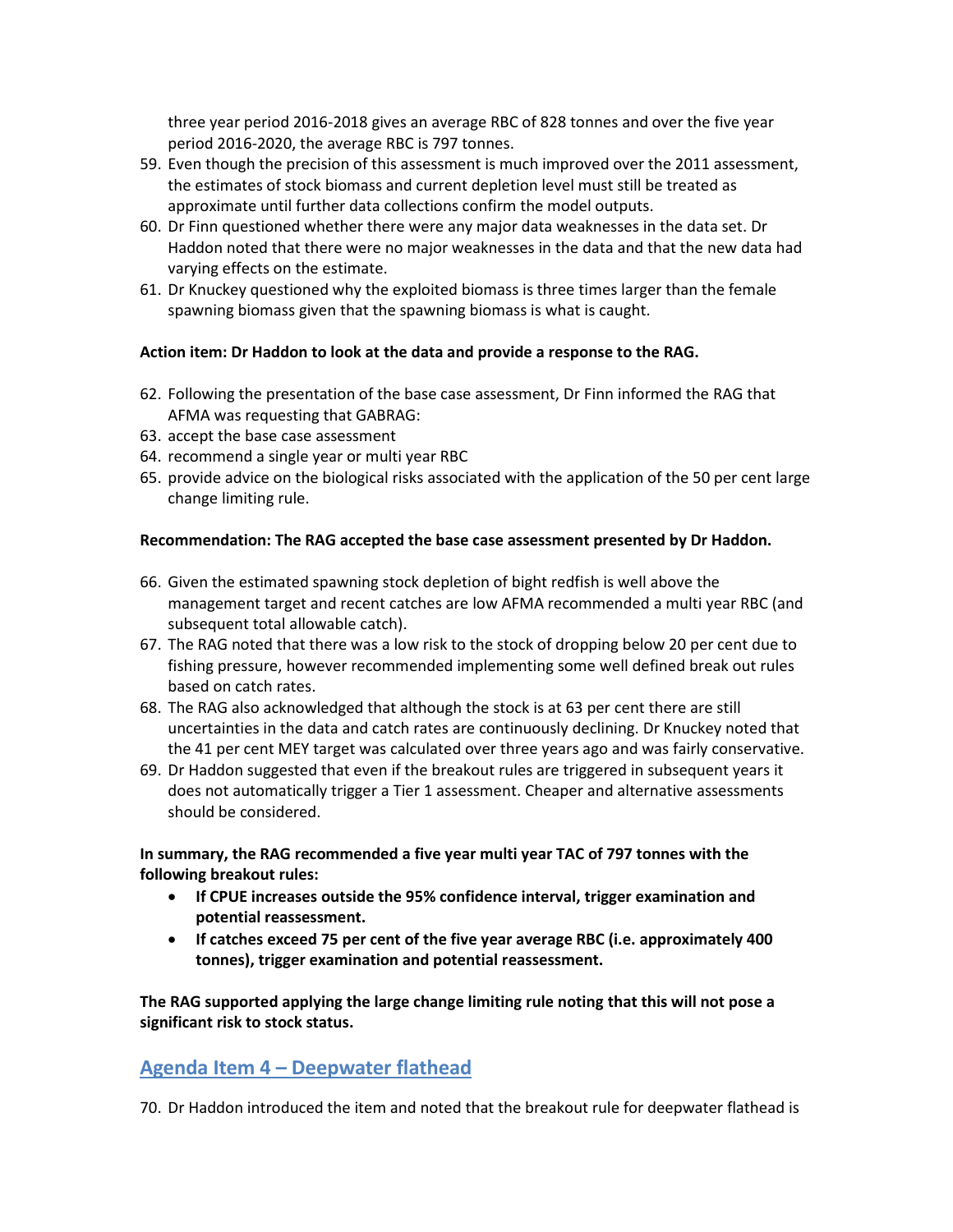triggered if:

- the most recent observed value for the standardised CPUE falls outside of the 95% confidence interval of the value for the CPUE predicted by the most recent Tier 1 stock assessment; or
- if the most recent observed value for biomass from the fishery independent survey falls outside of the 95% confidence interval of the value for the biomass predicted from the fishery independent survey (when survey values are available).
- 71. Predicted catch-rates for deepwater flathead have remained relatively flat for the years 2013-14 and 2014-15 while the standardized CPUE has declined. Dr Haddon noted that the predicted CPUE has now been above the observed CPUE for the past four years, with the difference between the two increasing.
- 72. There was no indication that deepwater flathead has broken out of its expected trajectory although for the last four years the predicted CPUE has been above the standardized CPUE.

## **Recommendation: The RAG supported continuing the current multi year TAC for deepwater flathead.**

# **Agenda Item 5 – Western gemfish**

- 73. Dr Haddon introduced the item and noted that the breakout rule for western gemfish is triggered if:
	- the most recent observed value for the standardised CPUE falls outside of the 95% confidence interval of the value for the CPUE over the last ten years.
- 74. The estimate of CPUE for 2015 remains uncertain as a result of the relatively high level of discarding occurring. Over the last six years the average proportion of total catches discarded has been about 42.6%. Such high discard levels mean that any estimated CPUE is likely to be biased low. If discards were not included the estimated CPUE is likely to be biased high. The RAG agreed that it is important for AFMA to understand the reasons for high discarding and address the issue.

## **Recommendation: The RAG recommended that AFMA address the problem of high discards of western gemfish, particularly in the Commonwealth Trawl Sector.**

- 75. Western gemfish in SESSF zones 40 and 50 has exhibited an increase in standardized CPUE in 2014 and discarding continues at relatively high levels (although less than last year). These observations indicate that the stock status is no worse than previously and may have improved slightly.
- 76. The RAG agreed that western gemfish had broken out above its expected trajectory, however the RAG noted that catches were very low (72 tonnes out of the 200 tonne TAC) and catches were therefore not the main driver for the trigger of the breakout .

## **Recommendation: The RAG supported continuing with the current multi year TAC noting that an assessment is scheduled for 2016-17.**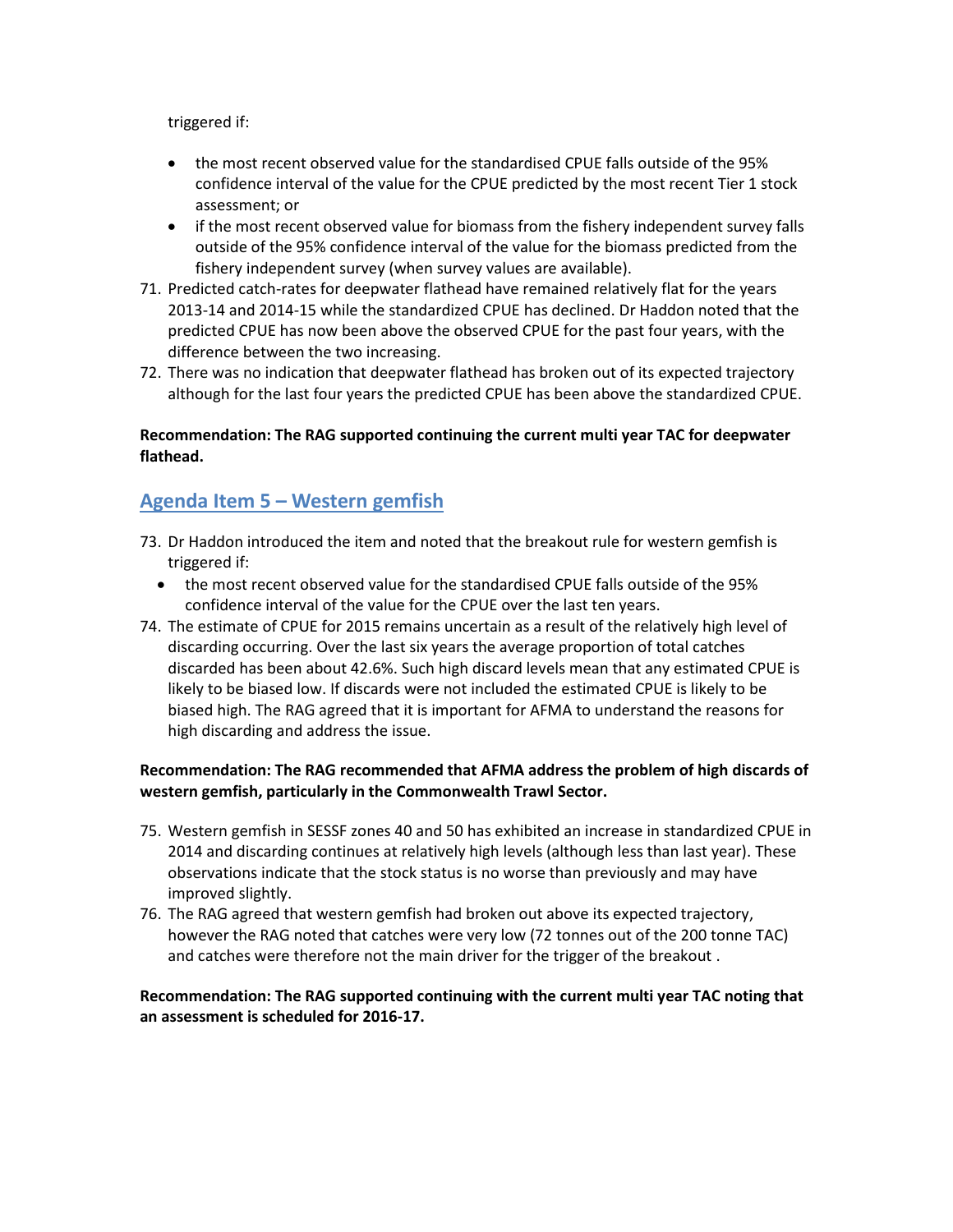# **Agenda Item 6 – Research and bycatch**

## **Agenda Item 6.1 - FIS proposal 2016**

- 77. Dr Knuckey declared his conflict of interest with the agenda item and did not participate in the discussion.
- 78. Mr Jeff Moore introduced the item and highlighted the following:
	- Due to the problems encountered during the 2015 FIS, industry would like to run another FIS in 2016, however industry is not in a position to directly fund it.
	- GABIA has requested some additional funding from the Fisheries Research and Development Corporation (FRDC), however FRDC has not committed to the funding.
	- The RAG noted that if a FIS were run in 2016, only one survey would be undertaken (as opposed to previous FIS where two surveys have been run). The RAG noted that if only one survey was run the coefficients of variance would increase.
	- Dr Haddon noted that an additional FIS in 2016 would benefit the proposed deepwater flathead stock assessment and that the long term utility of the FIS data is at risk due to seismic survey affecting the 2015 FIS.
	- Mr Andy Moore recommended informing FRDC that the GAB industry would co-fund the 2016 FIS.

**Action item: Mr Andy Moore and Dr Haddon to assist Mr Jeff Moore in applying for FRDC funding to run a FIS in 2016.**

**Recommendation: The RAG strongly recommended that if a FIS is run in the future, consideration be given to whether a seismic survey is occurring at the same time.** 

#### **Agenda Item 6.2 – Review research and assessment schedule**

- 79. The RAG discussed the Tier 1 assessment for western gemfish proposed for 2016-17 and noted that the catches for western gemfish are low and that the data collected is inconsistent.
- 80. The RAG agreed that once the stock structure research on western gemfish is complete, and depending on the data collected up to date, the RAG (together with SESSFRAG) will consider which stock assessment tier is appropriate for western gemfish.
- 81. Mr Jeff Moore also informed the RAG that there has been no money put into the observer budget in years of crew collected data sampling.

## **Agenda Item 6.3 –Bycatch update, including seabirds**

- 82. Dr Knuckey provided an update on the bycatch utilization project in the GAB.
- 83. The project has several objectives including characterizing GABTS bycatch species, conducting domestic and international market surveys to determine the potential demand of edible product and value added products and developing a supply chain model.
- 84. Logbook data has been used to categorize species in the GAB and specific discard species with a potential use have been identified.
- 85. The RAG expressed their strong support for the project.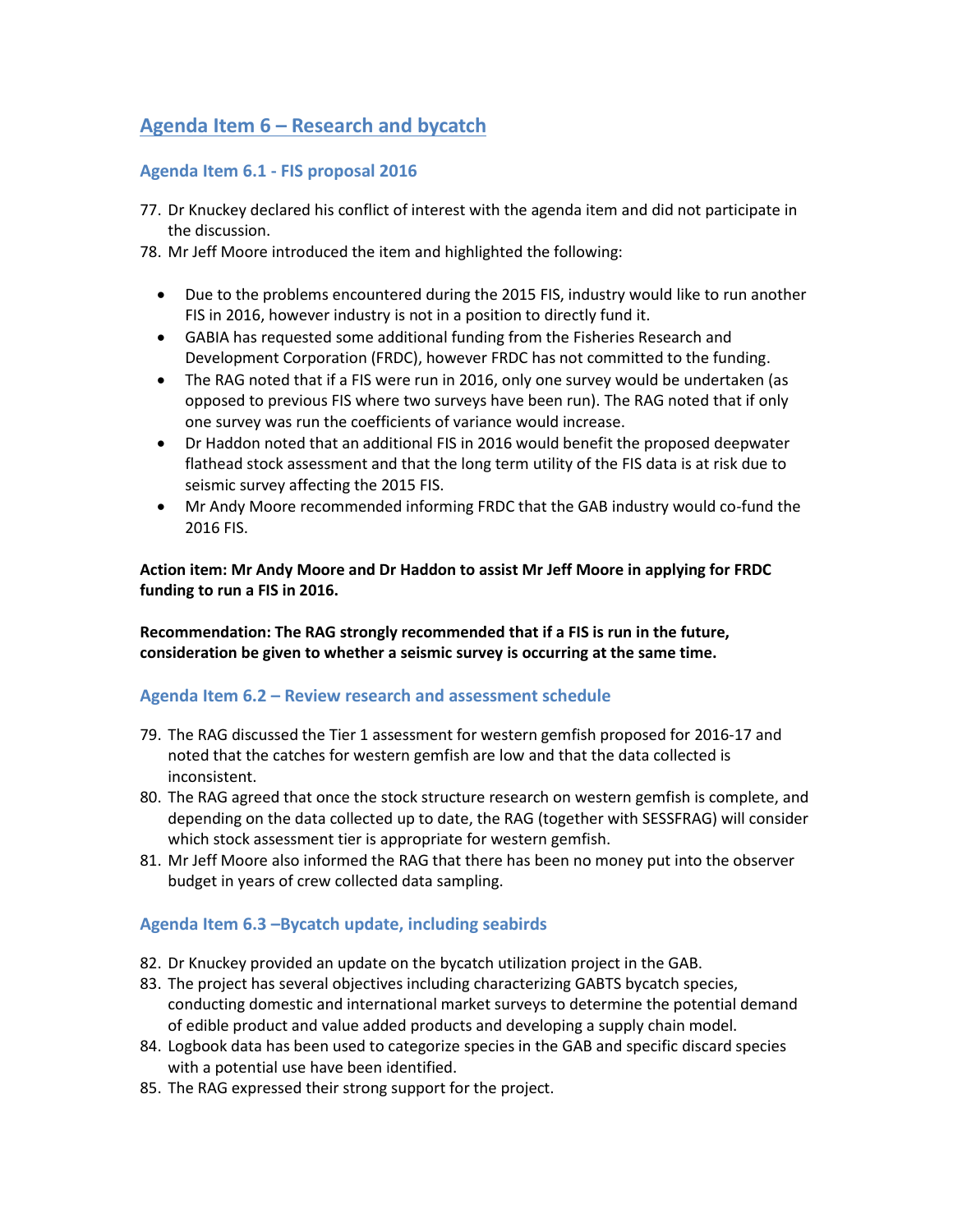- 86. Dr Knuckey provided an update on the SESSF Monitoring and Assessment Strategic Review Project.
- 87. The primary objective of the project is to review the efficiency and cost effectiveness of current assessments undertaken in the SESSF. The review of the FIS is part of the project.
- 88. The RAG noted that the project is ongoing and looks forward to receiving the results.

#### **Agenda Item 7 – Close of meeting**

89. The Chair thanked everyone for their participation and closed the meeting at 16:50.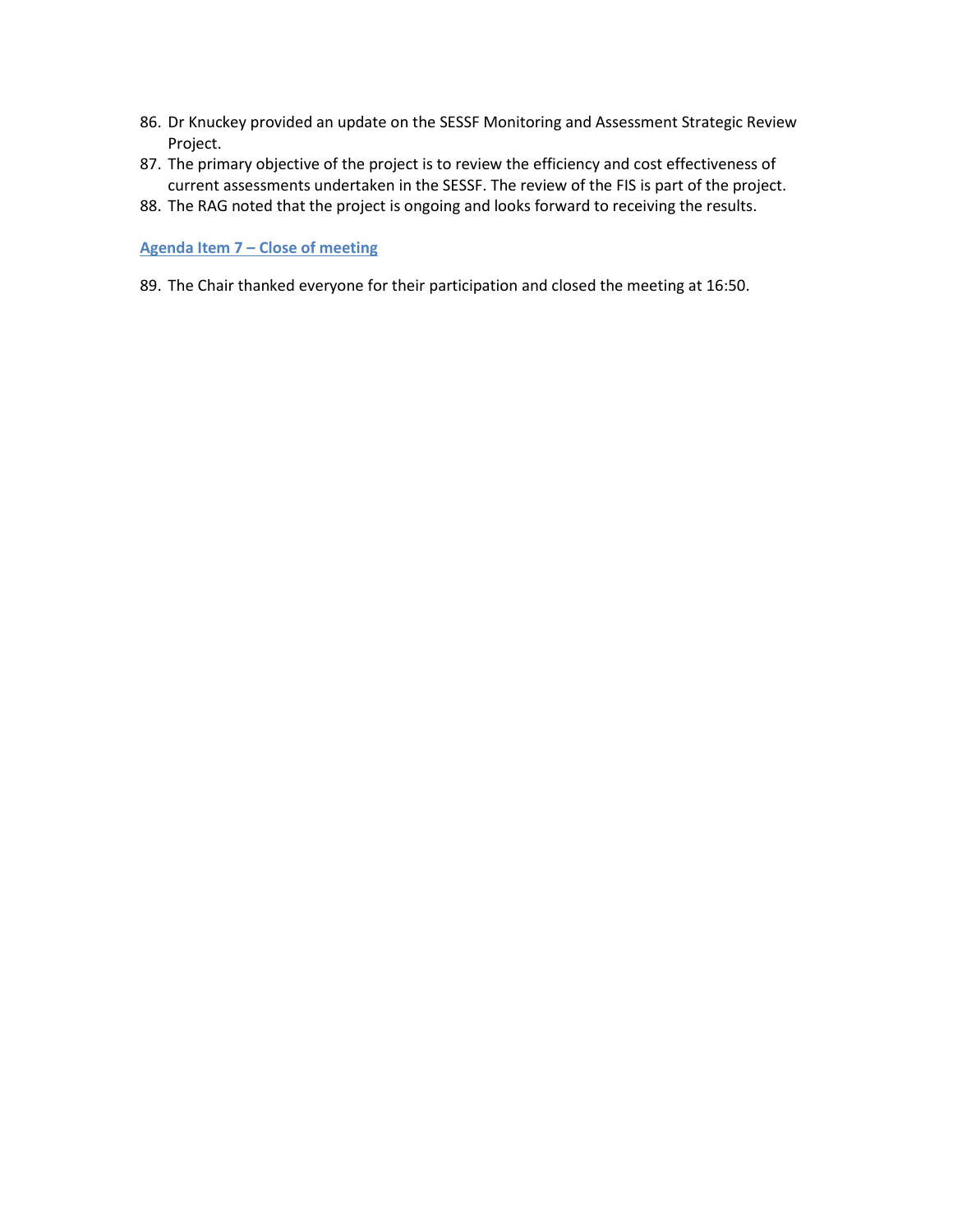# **Action Items arising**

| <b>Action Item</b> | Action                                          | Action person        |
|--------------------|-------------------------------------------------|----------------------|
|                    | AFMA to ensure CSIRO receives logbook data      | AFMA                 |
|                    | until the end of June prior to catch rate       |                      |
|                    | standardisations.                               |                      |
|                    | Dr Haddon to look at the data and provide a     | Malcolm Haddon       |
|                    | response to the RAG.                            |                      |
| 3                  | Mr Andy Moore and Dr Haddon to assist Mr Jeff   | Andy Moore/Jeff      |
|                    | Moore in applying for FRDC funding to run a FIS | Moore/Malcolm Haddon |
|                    | in 2016.                                        |                      |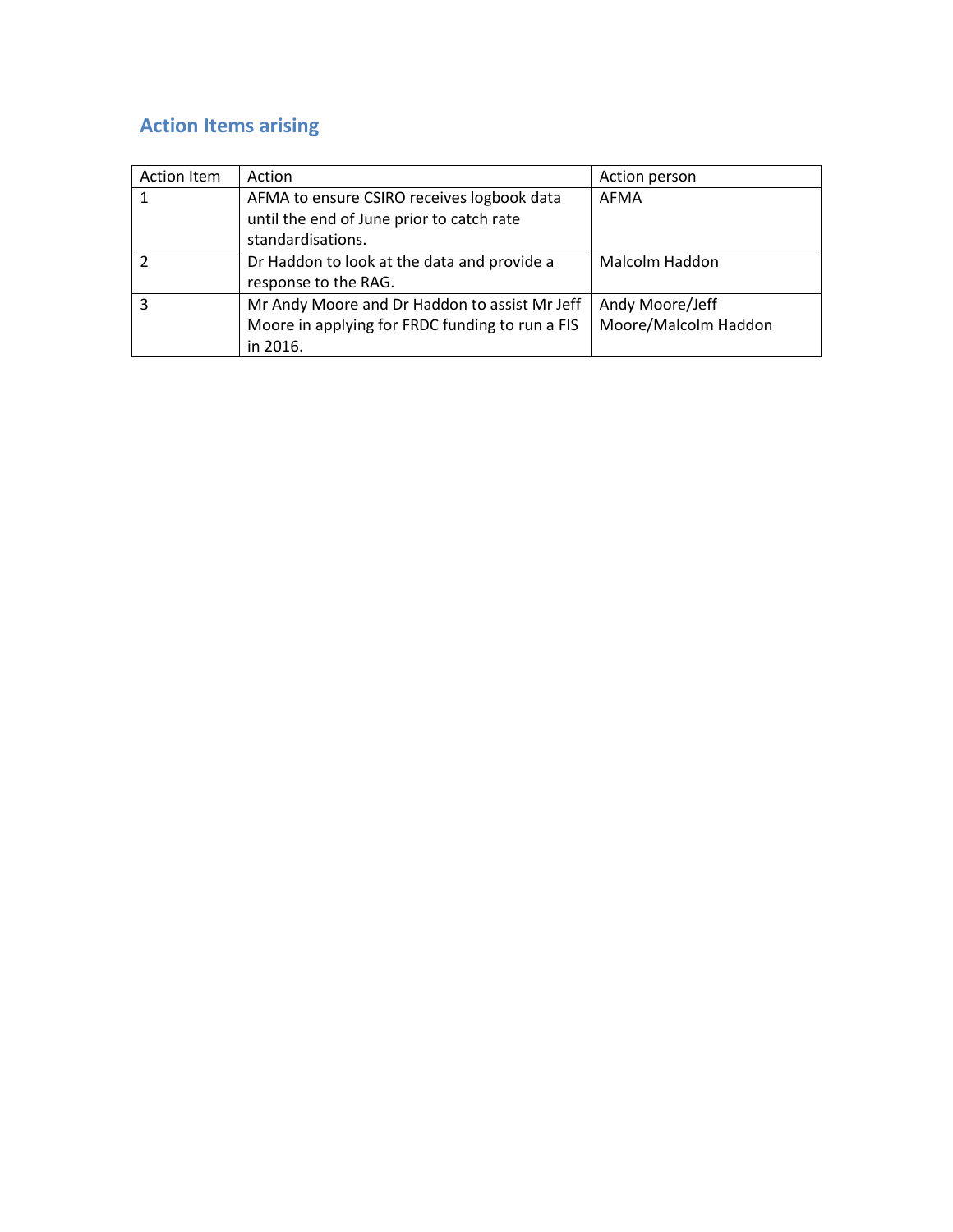

# **Attachment A – Standing list of Action Items from previous GABRAG meetings**

| <b>Item</b>    | <b>Meeting</b> | Action                                                                                 | <b>Actioning member</b> | Status                                                                                                                                                                                                     |
|----------------|----------------|----------------------------------------------------------------------------------------|-------------------------|------------------------------------------------------------------------------------------------------------------------------------------------------------------------------------------------------------|
| $\mathbf{1}$   | October 2015   | Dr Knuckey to send Mr Raptis some literature on plate counts.                          | Dr Ian Knuckey          | Complete                                                                                                                                                                                                   |
| $\overline{2}$ | October 2015   | Dr Haddon to examine CPUE either side of the FIS.                                      | Dr Malcolm Haddon       | In progress.<br>Malcolm<br>requires more<br>information<br>about the<br>seismic survey.<br>Seismic survey<br>information in<br>the FIS report.<br>Look at catch<br>rates over past<br>years and<br>overlay |
| 3              | October 2015   | Fishwell to send any otoliths from the 2005 FIS to Fish Ageing Services to<br>be aged. | Dr Ian Knuckey          | Fishwell hold<br>320 otoliths,<br>does RAG want<br>them to be<br>aged? Not aged<br>but lan to send<br>them to Fish<br>Ageing<br>Services. Ian to<br>give AFMA a<br>full inventory<br>of all otoliths       |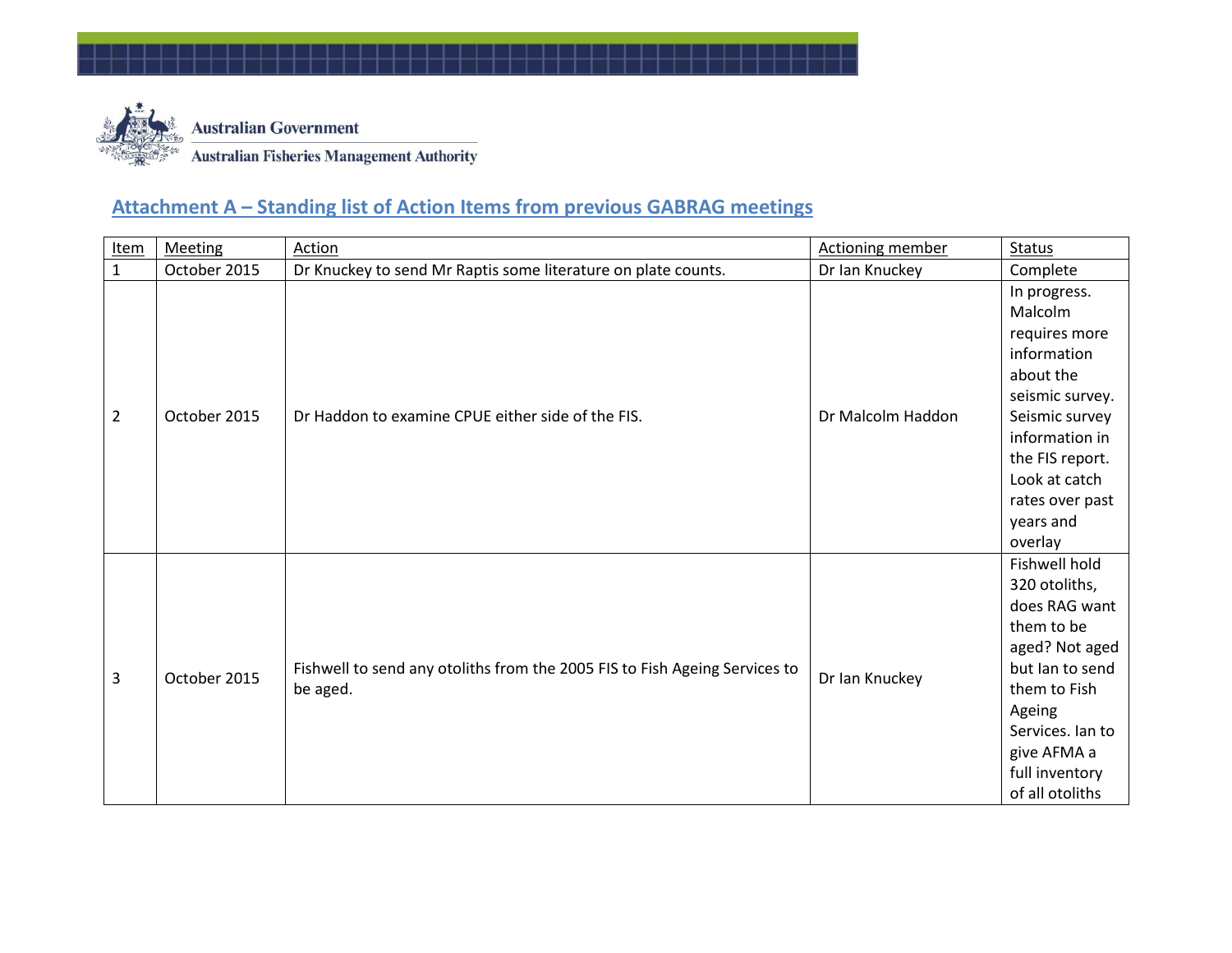|                  |                  |                                                                          |                   | he holds. AFMA       |
|------------------|------------------|--------------------------------------------------------------------------|-------------------|----------------------|
|                  |                  |                                                                          |                   | recommends           |
|                  |                  |                                                                          |                   | that to request      |
|                  |                  |                                                                          |                   | FAS to store all     |
|                  |                  |                                                                          |                   | otoliths.            |
|                  |                  |                                                                          |                   | Complete, Jeff       |
|                  |                  |                                                                          |                   | has informed         |
|                  |                  | GABIA to inform industry that scientific permit applications for orange  |                   | Jim and Tony.        |
| 4                | October 2015     | roughy need to be submitted by May and last several months once          | <b>GABIA</b>      | <b>GABIA will</b>    |
|                  |                  | granted.                                                                 |                   | write it into the    |
|                  |                  |                                                                          |                   | 5 year research      |
|                  |                  |                                                                          |                   | plan.                |
|                  |                  |                                                                          |                   | <b>Fishwell hold</b> |
|                  |                  |                                                                          |                   | 1200+ otoliths       |
| 5                | October 2015     | Dr Knuckey to check whether Fishwell holds any orange roughy otoliths    | Dr Ian Knuckey    | - does RAG           |
|                  |                  | and send them to Fish Ageing Services to be aged.                        |                   | want them            |
|                  |                  |                                                                          |                   | aged?                |
| $\boldsymbol{6}$ | October 2015     | Mr Jeff Moore to send AFMA any length frequencies.                       | Jeff Moore        |                      |
|                  |                  | Dr Haddon to characterise flathead catch rate standardisations and       |                   |                      |
| 7                | October 2015     | break down the data by month to have a look at the variability in        | Dr Malcolm Haddon |                      |
|                  |                  | catches.                                                                 |                   |                      |
| 8                | October 2015     | Dr Malcolm Haddon to compare catch rate standardisations for early       | Dr Malcolm Haddon | Will be done in      |
|                  |                  | 2015 and early 2016.                                                     |                   | 2016                 |
|                  |                  |                                                                          |                   |                      |
| 3                | <b>July 2015</b> | Dr Ian Knuckey to have a look at effect of sea temperature on the        | Dr Ian Knuckey    |                      |
|                  |                  | resource survey relative biomass estimates when finalising the report.   |                   | In progress          |
|                  |                  | AFMA to ensure that the AFMA database project look at how to             |                   | In progress $-$      |
| 9                | <b>July 2015</b> | incorporate additional sources of data (eg. the FIS data).               | <b>AFMA</b>       | need a method        |
|                  |                  |                                                                          |                   | to do it.            |
| 10               | <b>July 2015</b> | CSIRO to prepare a thorough data characterisation (spatial and           | Dr Malcolm Haddon | Complete             |
|                  |                  | temporal) for both target species prior to doing the standardisation for |                   |                      |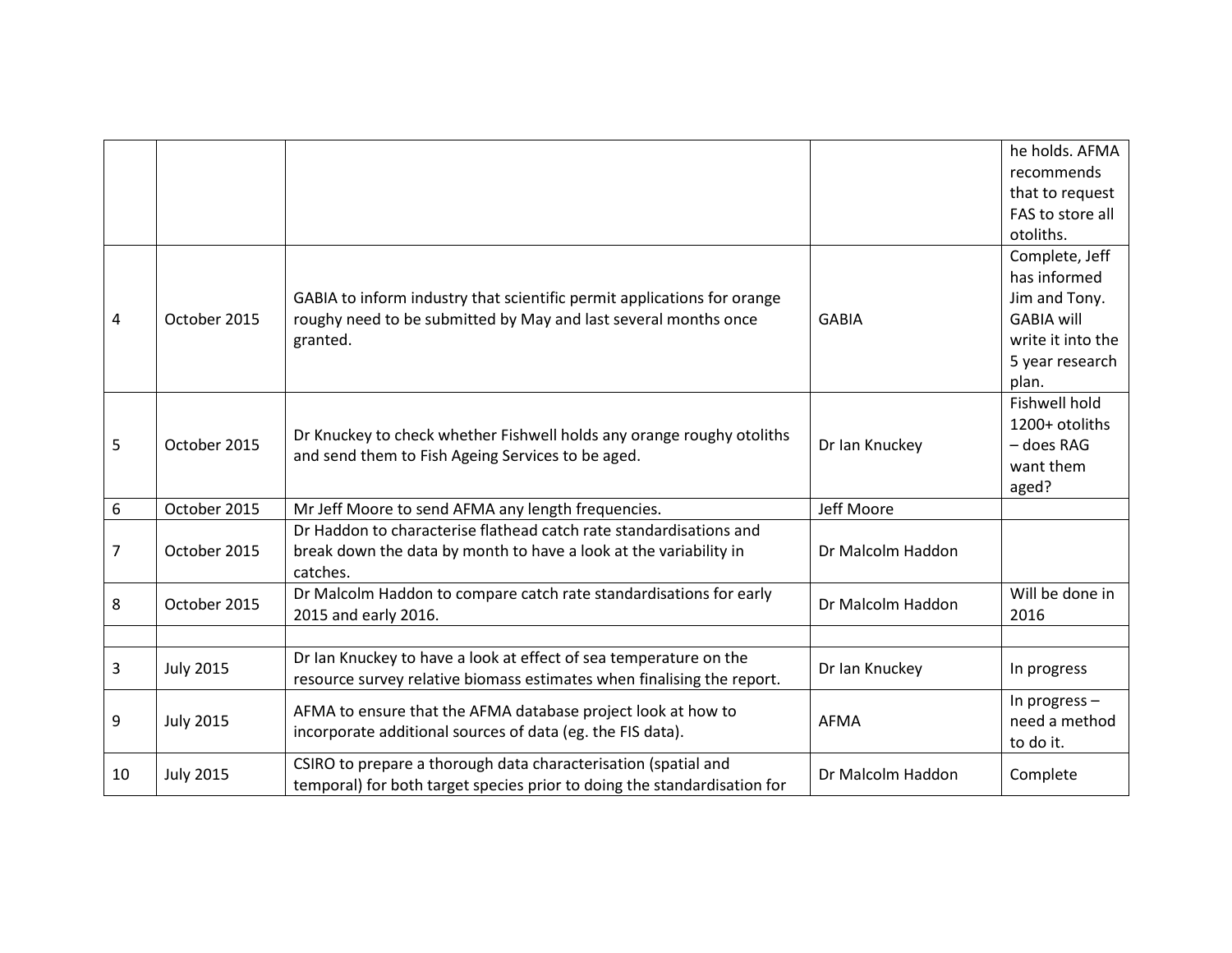|    |                  | the bight redfish stock assessment and review of the catch rate<br>standardisation for deepwater flathead.                                                                  |                   |                                                                                                                                                                                                                                                                                                                                                                                                        |
|----|------------------|-----------------------------------------------------------------------------------------------------------------------------------------------------------------------------|-------------------|--------------------------------------------------------------------------------------------------------------------------------------------------------------------------------------------------------------------------------------------------------------------------------------------------------------------------------------------------------------------------------------------------------|
| 11 | <b>July 2015</b> | Dr Malcolm Haddon to have a detailed look at discard rates for western<br>gemfish and provide a break down by strata for consideration at the<br>October GABRAG meeting.    | Dr Malcolm Haddon | In progress -<br>Western<br>gemfish<br>standardization<br>is complicated<br>by boundaries<br>and which part<br>of the fishery<br>needs to be<br>considered.<br>In the GAB the<br>discard rates<br>are not<br>sufficiently well<br>sampled to<br>allow for an<br>acceptable<br>estimate of<br>discards, the<br>discards that<br>are recorded<br>are primarily<br>from the west<br>coast of<br>Tasmania. |
| 12 | <b>July 2015</b> | Dr Malcolm Haddon to develop two CPUE standardizations for western<br>gemfish for consideration by GABRAG in October - one with discards<br>and the other without discards. | Dr Malcolm Haddon | See above #11                                                                                                                                                                                                                                                                                                                                                                                          |
|    |                  |                                                                                                                                                                             |                   |                                                                                                                                                                                                                                                                                                                                                                                                        |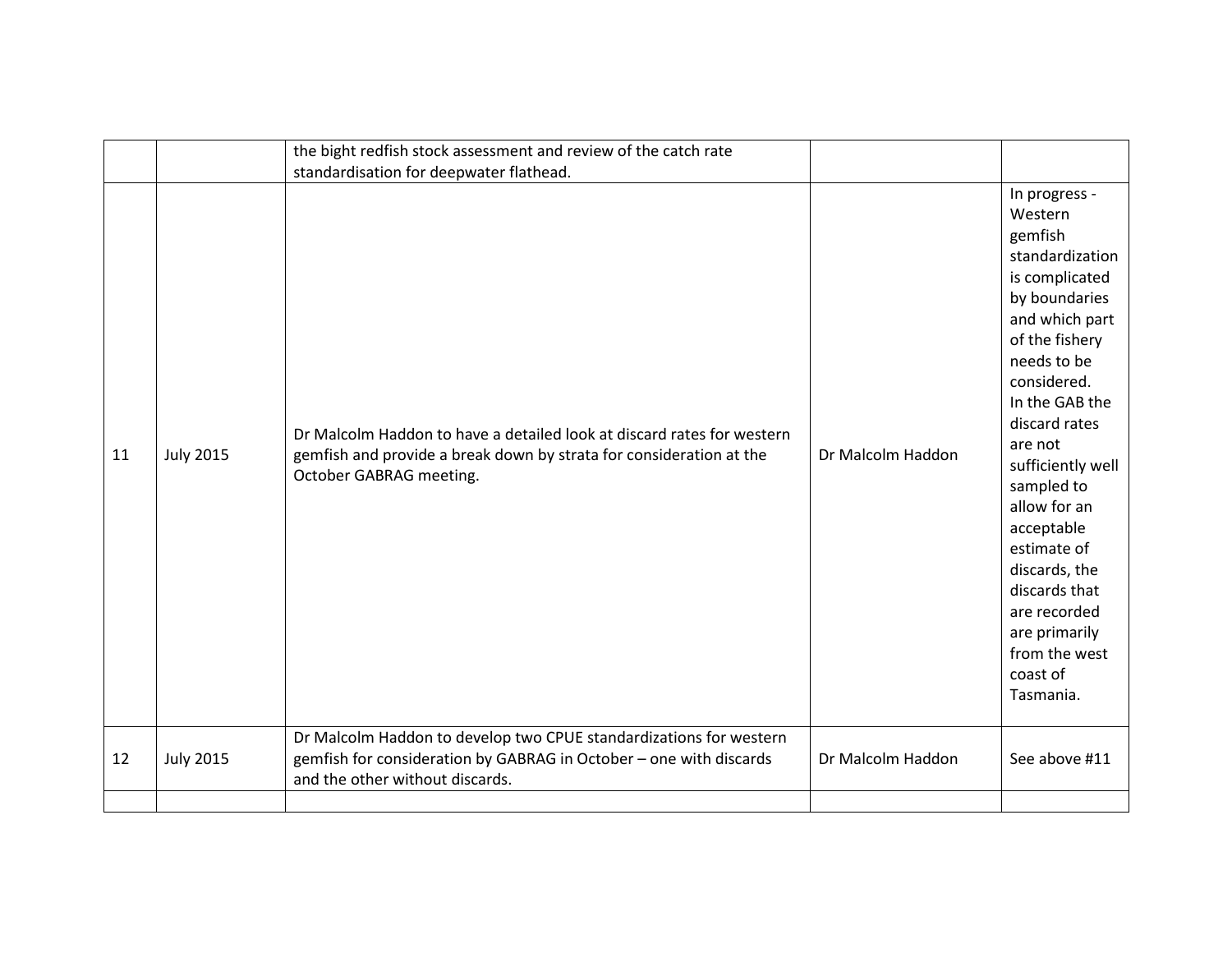| $\overline{2}$ | Nov 2014 | AFMA, CSIRO, GABIA and Fishwell Consulting to negotiate on the form<br>future data summaries will take based on requests from the RAG and<br>what is covered under the current contract with CSIRO. | AFMA, GABIA, CSIRO and<br><b>Fishwell Consulting</b> | In progress                                                                                                                                                                                                                                                                                                                                                                                                                                                    |
|----------------|----------|-----------------------------------------------------------------------------------------------------------------------------------------------------------------------------------------------------|------------------------------------------------------|----------------------------------------------------------------------------------------------------------------------------------------------------------------------------------------------------------------------------------------------------------------------------------------------------------------------------------------------------------------------------------------------------------------------------------------------------------------|
| 11             | Nov 2014 | Dr Malcolm Haddon to work with Dr Robin Thomson to check where<br>early length data and length data from 2006-08 is and why it is not<br>included in the data summary                               | Dr Malcolm Haddon                                    | In progress -<br>The apparently<br>missing data is<br>not actually<br>newly missing.<br>If the 2011<br>summary is<br>considered and<br>the data used<br>in the<br>assessment<br>then one can<br>see that port<br>samples were<br>not present<br>back then<br>either. Robin<br>will re-examine<br>the software<br>used to process<br>the data. There<br>ere on board<br>measurements<br>but no port<br>measurements.<br>Data wasn't<br>rejected by<br>software. |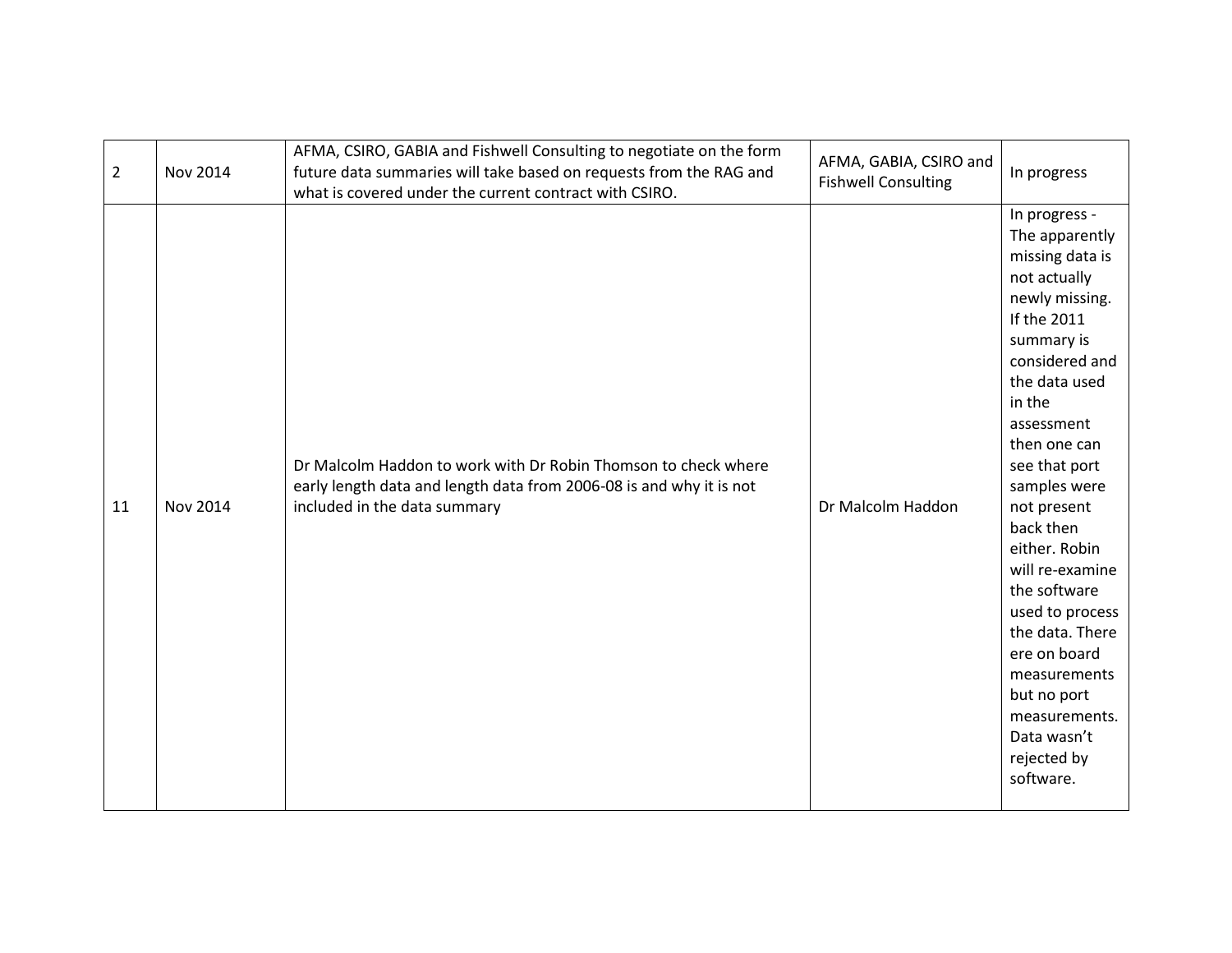| 14 | Nov 2014        | Dr Malcolm Haddon to look at catch composition of Western Gemfish<br>shot next year.                                                                                     | Dr Malcolm Haddon          | In progress,<br>Malcolm to<br>look at by next<br><b>GABRAG</b><br>meeting                                                                                                                                               |
|----|-----------------|--------------------------------------------------------------------------------------------------------------------------------------------------------------------------|----------------------------|-------------------------------------------------------------------------------------------------------------------------------------------------------------------------------------------------------------------------|
| 17 | <b>Nov 2014</b> | Dr Marcus Finn to inform AFMA Executive of GABRAG's intention to<br>categorise discards.                                                                                 | <b>AFMA</b>                | In progress -<br>the potential                                                                                                                                                                                          |
| 18 | <b>Nov 2014</b> | AFMA to follow up the legal requirements of reporting of discards and<br>that appropriate CAAB codes are available for the proposed discard<br>groupings.                | <b>AFMA</b>                | for categorizing<br>discards is also<br>being explored                                                                                                                                                                  |
| 19 | Nov 2014        | AFMA and GABIA to update the Boat Operating Procedures Manual with<br>agreed discard categories and produce a one pager of instructions to<br>crew on discard reporting. | AFMA/GABIA                 | more broadly<br>for SESSF trawl<br>sectors. It has<br>been discussed                                                                                                                                                    |
| 20 | <b>Nov 2014</b> | Fishwell Consulting to update Olfish for appropriate discard categories.                                                                                                 | <b>Fishwell Consulting</b> | at SESSFRAG,<br>and more<br>recently in<br>Slope/ShelfRAG<br>where<br>concerns were<br>raised. The<br>proposal is still<br>being<br>progressed at a<br>SESSF scale and<br>is still to be<br>finalized.<br>GAB groupings |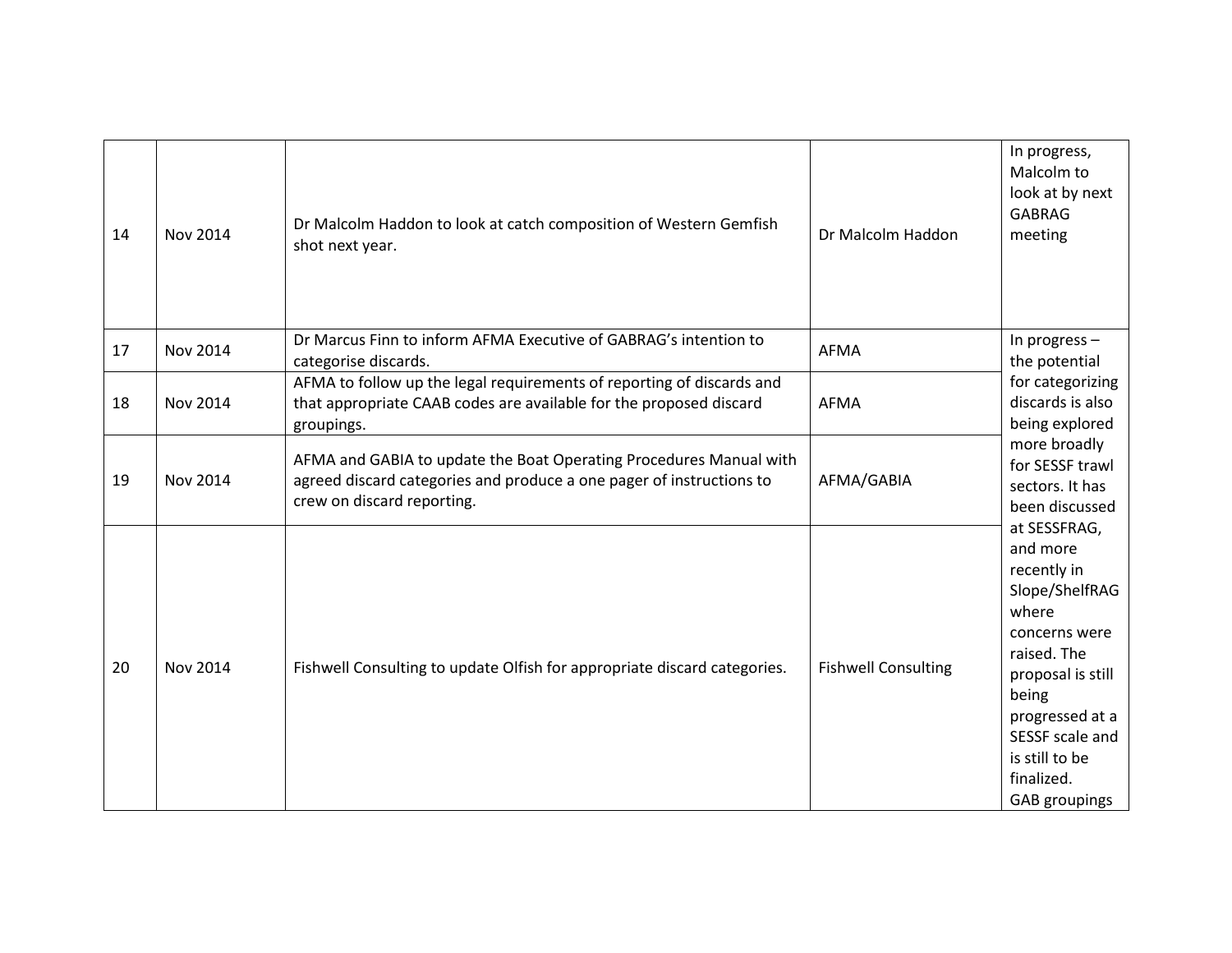|    |          |                                                                                                                                                        |               | are ready to be<br>implemented<br>in elogs but<br>worth<br>reviewing<br>groups with<br>wider SET<br>project and e-<br>log<br>improvement<br>program.                                                                                  |
|----|----------|--------------------------------------------------------------------------------------------------------------------------------------------------------|---------------|---------------------------------------------------------------------------------------------------------------------------------------------------------------------------------------------------------------------------------------|
| 22 | Nov 2014 | ABARES to consult with Professor John Tisdell about what they intend to<br>do with the economic survey and what information they intend to<br>collect. | <b>ABARES</b> | Not complete                                                                                                                                                                                                                          |
| 23 | Nov 2014 | AFMA to obtain economic data incorporated into next RAG in the form<br>of a data summary                                                               | AFMA / ABARES | Not complete -<br>AFMA no<br>longer has an<br>economist;<br><b>AFMA will</b><br>investigate<br>whether the<br>data can be<br>summarized<br>from other<br>sources and<br>incorporated<br>into the<br><b>ABARES fishery</b><br>economic |